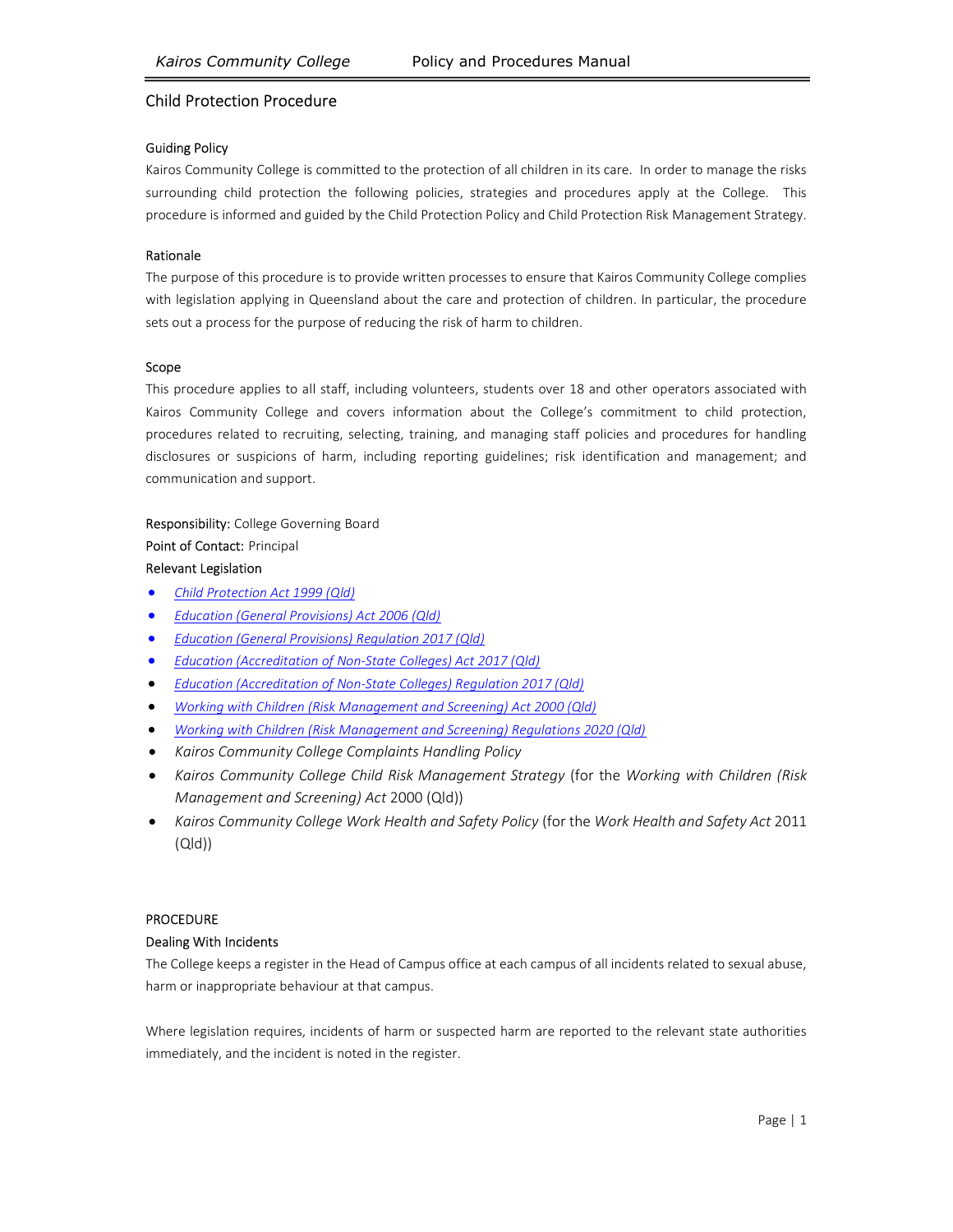Where an incident of inappropriate behaviour is reported, full details, including the steps taken to resolve the incident, are entered in the register.

Staff, parents and students can access the College's comprehensive complaints handling procedure in cases where an issue is not resolved to their satisfaction on the College website or through requesting it at the reception and in the student and parent information pack at enrolment.

# Suspicion of harm

A person has 'reasonable grounds' to suspect harm if:

- A child or young person tells them they have been harmed
- Someone else, for example another child, a parent, or staff member, tells them that harm has occurred or is likely to occur
- A child or young person tells them they know of someone who has been harmed (it is possible they may be referring to themselves)
- They are concerned at significant changes in the behaviour of a child or young person, or the presence of new unexplained and suspicious injuries, or
- They see the harm happening.

### Disclosures of harm

Disclosures of harm may sound like:

- "I think I saw …"
- "Somebody told me that …"
- "Just think you should know …"
- "I'm not sure what I want you to do, but …"

Any disclosure of harm is important and must be acted upon, regardless of whether:

- The harm to a child or young person has been caused by a person from within or outside your organisation, or
- The child or young person disclosing the harm to you is from within or outside your organisation.

What to do when a disclosure is made

- Remain calm
- Find a private place to talk
- Listen
- Believe the person, and
- Don't ask leading questions.

It is NOT the role of the person receiving a disclosure or a report to investigate allegations of harm. Questions should be limited to confirming the need to report the matter to the Queensland Police Service or the Department of Children, Youth Justice and Multicultural Affairs (Child Safety Services). The safety of the child or young person is paramount. Unnecessary questions or interviews could cause distress, confusion and interfere with any subsequent investigation authorities undertake.

The College must not:

• conduct its own investigation to substantiate claims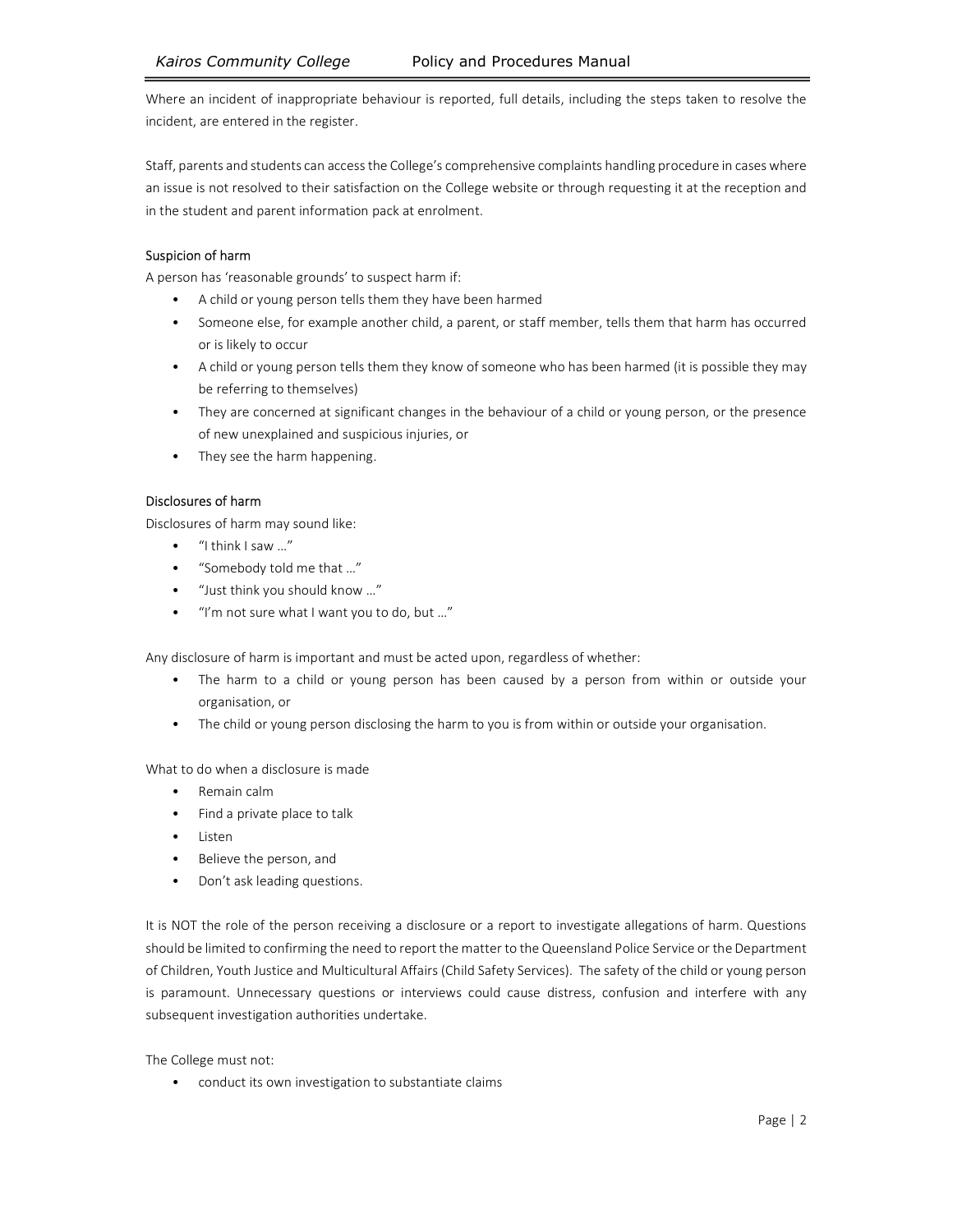- hold its own internal hearing, or
- attempt to mediate a settlement of the matter instead of notifying relevant authorities.

Remember, when a person makes a report to the Department of Children, Youth Justice and Multicultural Affairs (Child Safety Services) or the Queensland Police Service, their details are kept confidential, and the person's identity is strictly protected.

### REPORTING OF HARM

The College has reporting procedures that comply with legislation, as follows:

### Procedures for reporting harm

The following procedures apply to any incidents of:

- harm or suspicion of harm of any student at this College who was under 18 years at the time the harm or suspected harm was caused; and
- behaviour of a staff member that a student considers is inappropriate.

### Reporting harm

- Students who are aware, or reasonably suspect, that harm has been caused by anyone to either themselves or another student of the College who was under 18 at the time should report it to one of the following:
	- o the Head of Campus (Deception Bay or Caloundra)
	- o Lead Teacher (Deception Bay or Caloundra)
	- o Principal
- Staff members are aware, or reasonably suspect, that harm has been caused by anyone to a student of the College who was under 18 at the time should report it in writing to the Principal.
- In the event that the Principal receives a report of harm, or suspected harm, of a student of the College; and is aware of the harm having been caused or reasonably suspects the harm to have been caused legislation requires it must be reported to the Queensland Police Service or the Department of Child Safety. The Principal must maintain a written record of all actions taken and the dates those actions were taken.

### Reporting Inappropriate Behaviour

- Students who wish to report behaviour by a staff member that they consider inappropriate should report this behaviour to one of the following:
	- o the Head of Campus (Deception Bay or Caloundra)
	- o Lead Teacher (Deception Bay or Caloundra)
	- o Principal

Upon receipt of such a report the Principal will take the following actions as a matter of priority:

- Interview the student
- Interview the staff member named in the report
- Interview any other person who may be able to provide useful information
- Provide a written report of the findings to the Board Chairperson, with recommendation for action to be taken
- Ensure the report recommendations are enacted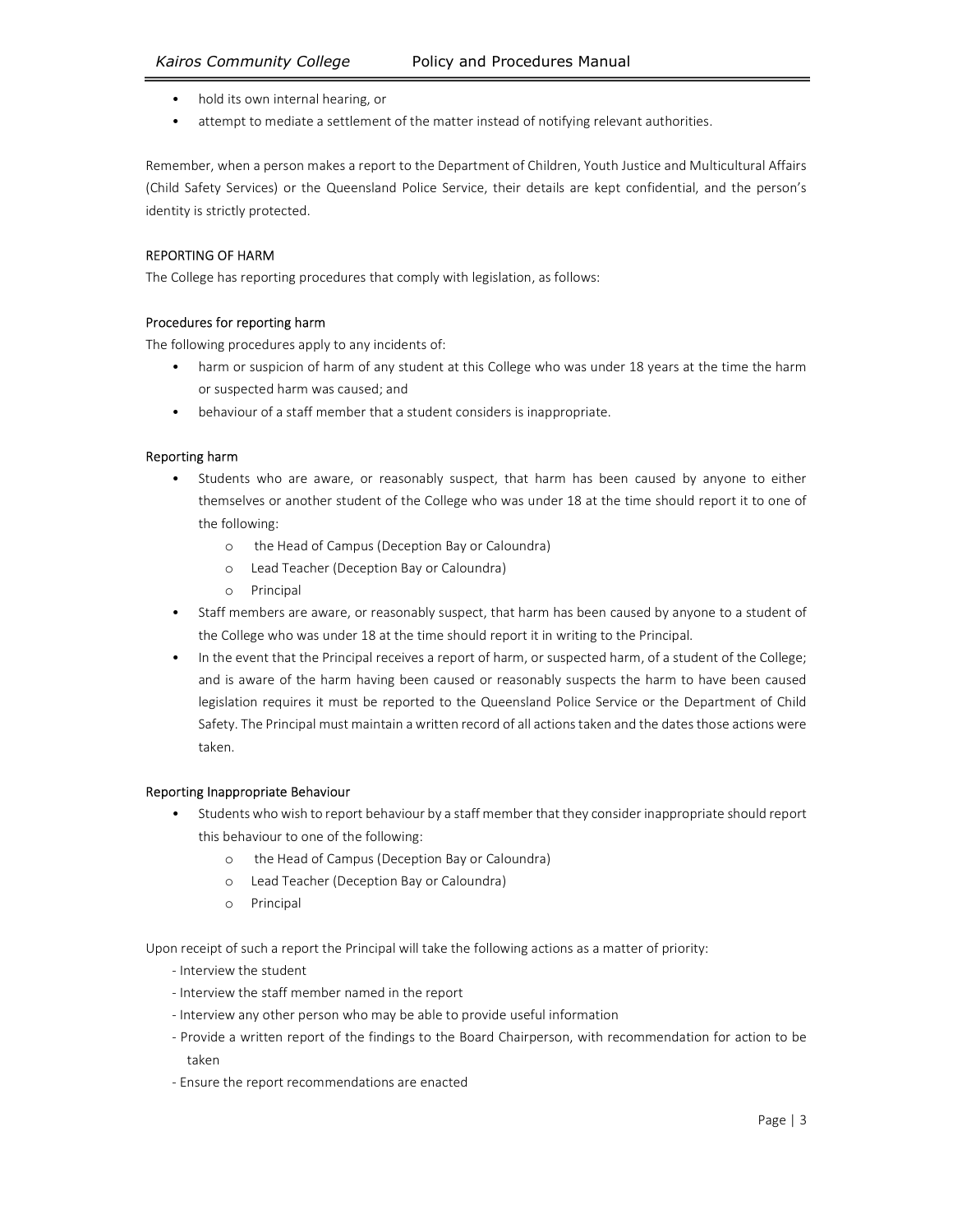#### Reporting Sexual Abuse

Education (General Provisions) Act 2006 (s.366 and S366B)

• Staff member;

Any staff member who becomes aware, or reasonably suspects, that a student of the College who was under 18 at the time has been sexually abused by another person must give a written report about the abuse to the Principal immediately, or a director of the governing board if there is a concern regarding Principal involvement.

• Principal, or a member of the board of directors'

The Principal or any Board Member who receives a report under the preceding step, or becomes aware of harm or reasonably suspects harm or abuse must provide a copy of the written report to the Queensland Police Service immediately.

### ACTION REQUIRED:

Risk assessment procedure

1. Identify risks

A risk is anything that can cause harm, either physically, psychologically or emotionally. It could be caused by a faulty piece of equipment, a poorly planned excursion, abuse, neglect, communication misunderstandings, leaving students alone in a car park while they wait for a lift from a friend, and so on.

Kairos Community College applies the parental test and the significant harm test when assessing the risk. The significant harm test is, has the child suffered, is suffering, or is at unacceptable risk of suffering, significant harm caused by physical or sexual abuse? The parental test is whether the parent is able and willing to protect the child from the harm?

Risks can be identified through:

- audits or physical inspections
- brainstorming
- decision trees
- examining local or overseas experience
- expert judgment
- flow charting, system design review, systems analysis
- history, failure analysis
- incidents or complaints
- interviews/focus groups
- operational modelling
- organisational experience
- personal experience
- scenario analysis
- survey or questionnaire
- work breakdown structure analysis.

These key questions help to identify risks:

- When, where, why, how are the risks likely to occur?
- What is the source of each risk?
- Who might be involved?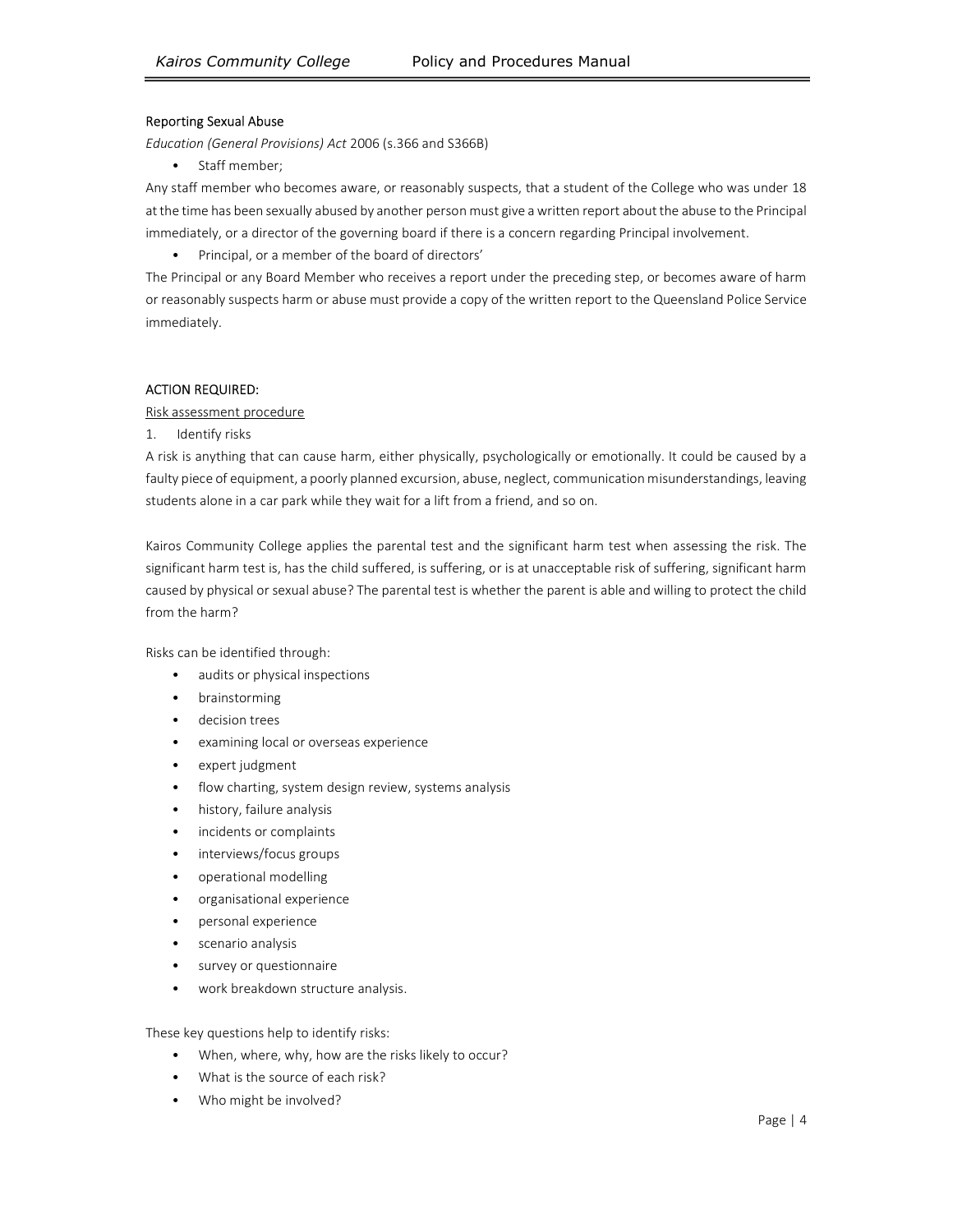- 
- 
- 
- 
- 
- 
- How often might these risks occur?<br>
How reliable is the information?<br>
What are the consequences of each risk?<br>
What is the potential cost in time, money and resources?<br>
What controls presently exist to mitigate t

Staff members who are involved in identifying risks must be knowledgeable about the policy, program, process or activity being reviewed and, where it is complex, consult with experts who may assist them.

Some risks will not lend themselves to objective analysis or observation, and the cost of collecting all data might be too great for the benefits provided.

### 2. Analyse risks

After identifying a wide range of risks, the next step is to separate the minor risks from the major and to begin to prioritise the risks. The level of risk is defined by the relationship between consequence and likelihood, applicable to the area of risk or program under review.

- 
- 
- 
- Answer these key questions to define risk levels:<br>
What are the potential consequences of each risk if it occurs?<br>
What is the potential likelihood of the risk happening?<br>
What controls exist to prevent or detect th
	-
- 3. Evaluate and prioritise

After analysing the risk, decisions can be made by you or by the organisation regarding whether the risk is acceptable or unacceptable. This involves comparing the level of risk with the identified level of unacceptable risk.

A risk is called 'acceptable' if it is not going to be treated. Unacceptable risks will be treated in some way. Evaluation should take account of the degree of control over each risk and the cost impact, benefits and opportunities presented by the risks. Combining likelihood and consequences will produce risk levels.

|            |                       | Consequences  |         |         |          |         |
|------------|-----------------------|---------------|---------|---------|----------|---------|
|            |                       | Insignificant | Minor   | Major   | Critical | Extreme |
| Likelihood | <b>Almost Certain</b> | Medium        | Serious | High    | High     | High    |
|            | <b>Likely</b>         | Medium        | Medium  | Serious | High     | High    |
|            | Possible              | Low           | Medium  | Serious | Serious  | High    |
|            | Unlikely              | Low           | Low     | Medium  | Medium   | Serious |
|            | Rare                  | Low           | Low     | Medium  | Medium   | Serious |

### Level of risk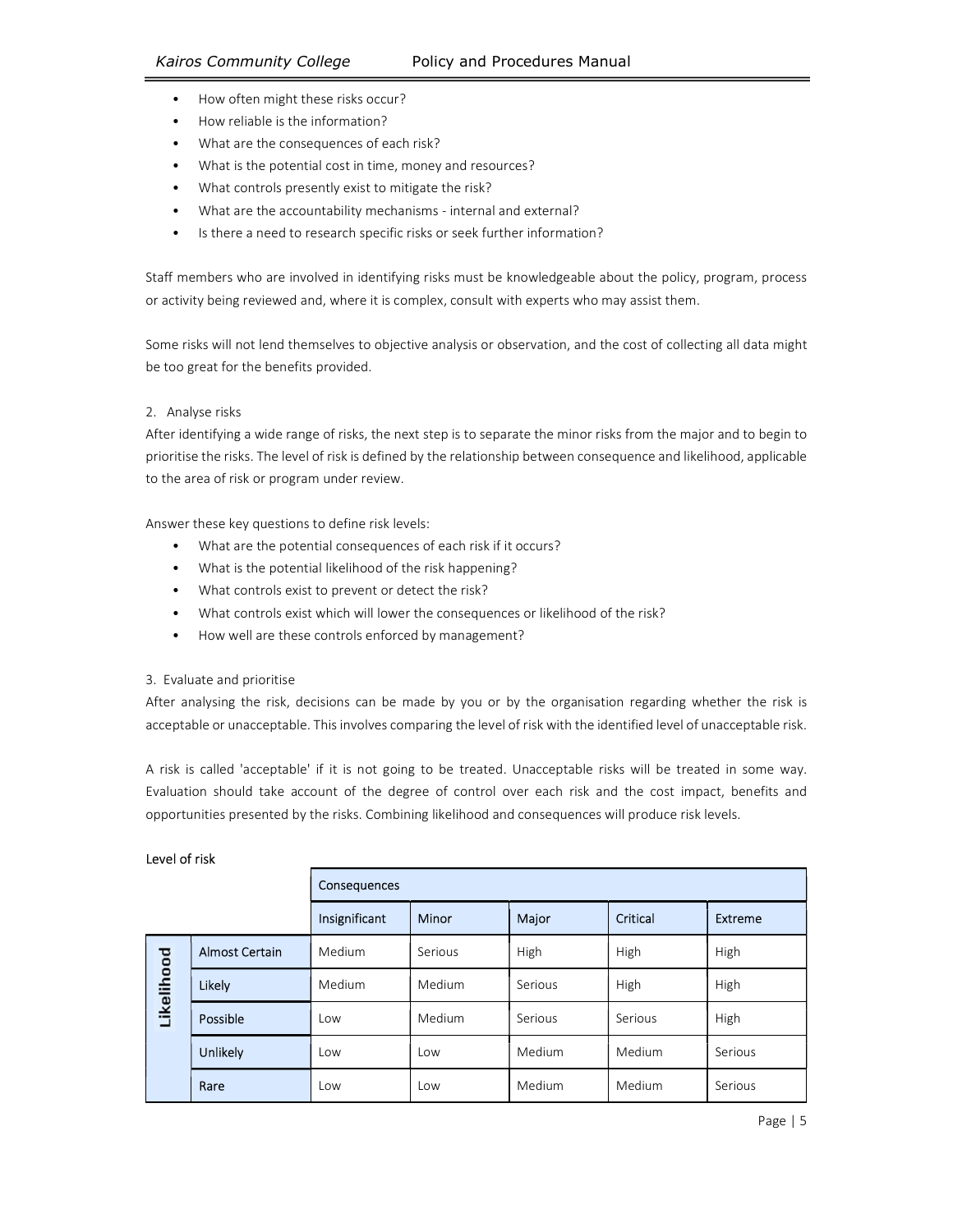## Risk descriptors

| High risk    | Immediate action required, senior management/Board will be involved                  |  |  |  |  |
|--------------|--------------------------------------------------------------------------------------|--|--|--|--|
| Serious risk | Senior executive management attention needed and management responsibility specified |  |  |  |  |
| Medium risk  | Manage by specific monitoring or response procedures                                 |  |  |  |  |
| Low risk     | Manage by routine procedures, unlikely to need specific application of resources     |  |  |  |  |

Answer these key questions to assess whether a risk is acceptable:

- How does the level of each risk stand up against the level of acceptable risk?
- Is the level of the risk so low that treatment is not appropriate?
- Do the opportunities outweigh the threats to such a degree that the risk is justified?
- Is the cost excessive compared to the benefit?
- Is there no treatment available?

### 4. Treat risks

Risk cannot be eliminated but choosing and implementing a treatment plan will help to master the risk. A number of options are available:

- accept
- avoid
- reduce
- transfer

Assess treatment or control options to minimise risk by asking:

- What is the feasibility of each treatment option?
- What is the cost of implementing versus the benefits?
- What is the extent of risk reduction versus the benefits?
- What are the resources needed (people, money, technical)?
- Do the risk treatments comply with legal requirements, government and organisational policies, including those concerning access, equity, ethics and accountability?
- What are the criteria of acceptability?
- What opportunities are created by the risk?
- Are there rare but severe risks?

Prepare treatment plans by deciding:

- Which option is the best choice?
- What will be monitored and reviewed to determine the success of the treatment?
- Who is best placed to treat each risk, either through better knowledge, technical expertise or financial capability?
- What job design and work organisation options are appropriate for staff treating the risks?
- Who is accountable and responsible for the treatment of the risk?

Implement the treatment plan by following these steps:

• develop the policy